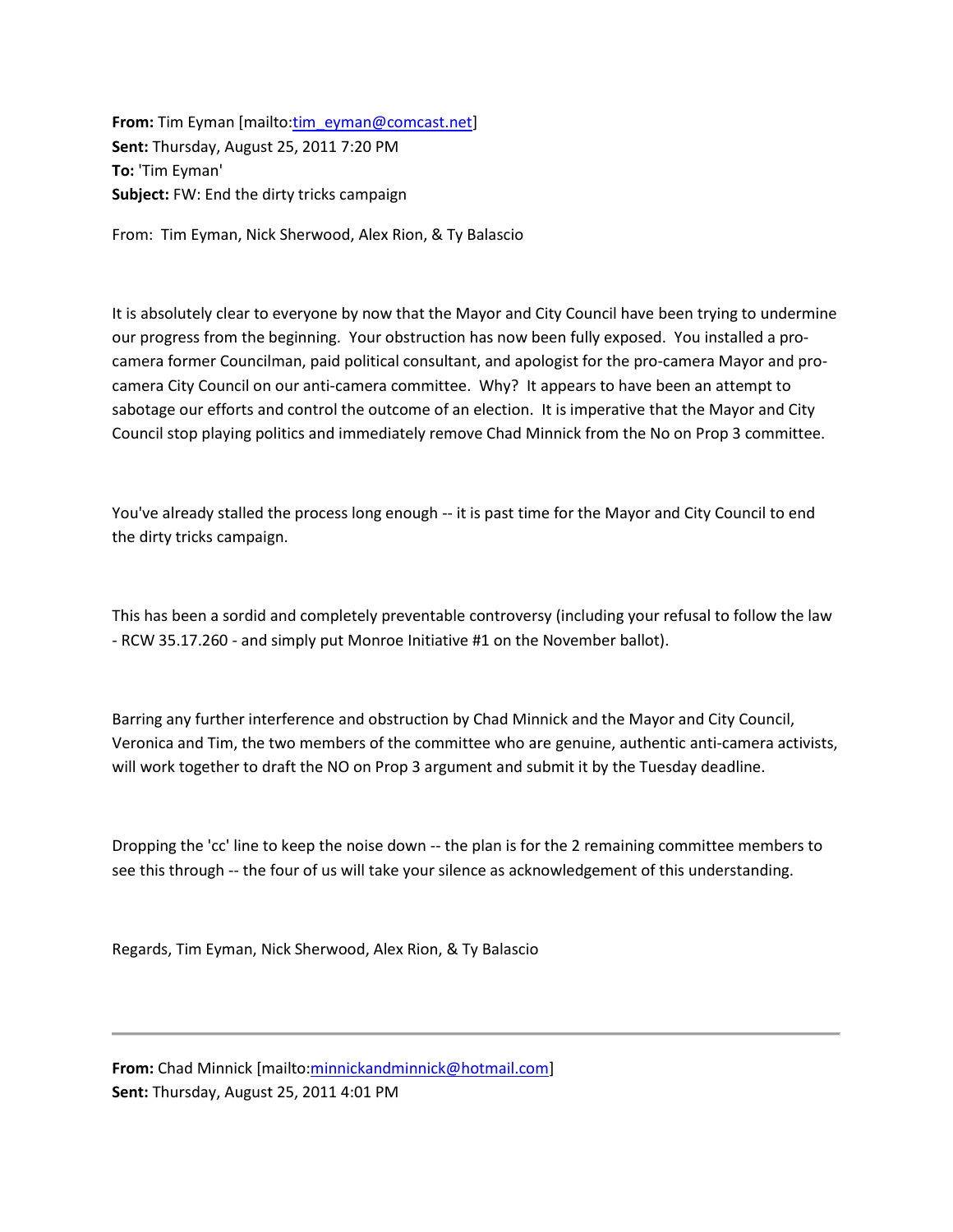**To:** Tim Eyman; 'Chad Minnick'; [councilmembers@ci.monroe.wa.us;](mailto:councilmembers@ci.monroe.wa.us) 'Veronica Rood' **Cc:** 'Ty Balascio'; 'Alex Rion'; 'Nick Sherwood' **Subject:** RE: Monroe Prop 3: The 4 of us are not confused

I cannot compete with this, Councilmembers. I learned years ago that you will never win a fair argument against a person not bound by the rules of honesty and morality.

If one party is always willing to lower a disagreement to depths I am unwilling to sink, I cannot win the debate.

Like the old timer said, when you get into the mud and wrestle a pig, you only get dirty but the pig enjoys it.

Chad Minnick

**From:** Tim Eyman **Sent:** Thursday, August 25, 2011 3:01 PM **To:** 'Chad Minnick'; [councilmembers@ci.monroe.wa.us;](mailto:councilmembers@ci.monroe.wa.us) 'Veronica Rood' **Cc:** 'Ty Balascio'; 'Alex Rion'; 'Nick Sherwood'; 'Tim Eyman' **Subject:** Monroe Prop 3: The 4 of us are not confused

From: Tim Eyman, Nick Sherwood, Alex Rion, and Ty Balascio

The 4 co-sponsors of the initiative and members of each organization, *especially Seeds of Liberty*, felt it was critical to expose the Mayor and City Council's attempt to sabotage our committee from within. Every one of us find the selection of Chad Minnick, a member of the City Council when they voted unanimously to bring ticketing cameras to Monroe, to the anti-camera committee to be a transparent attempt to undermine our efforts. We thought and still do that it's critical to inform the voters of the bad faith displayed by the Mayor and City Council on this issue. We find your subversive efforts petty and juvenile. How unconfident you must be in Monroe citizens' support for ticketing cameras that you have opted to cheat at every turn.

The attached argument is the one that the people *who actually oppose the ticketing cameras* want in the voters pamphlet. We can work with anyone, including Veronica Rood, who actually opposes the cameras to improve the argument and make it better. However, we cannot and will not be able to work with a subversive plant for the Mayor and City Council whose conflicts-of-interest and ethical problems on this issue are legion.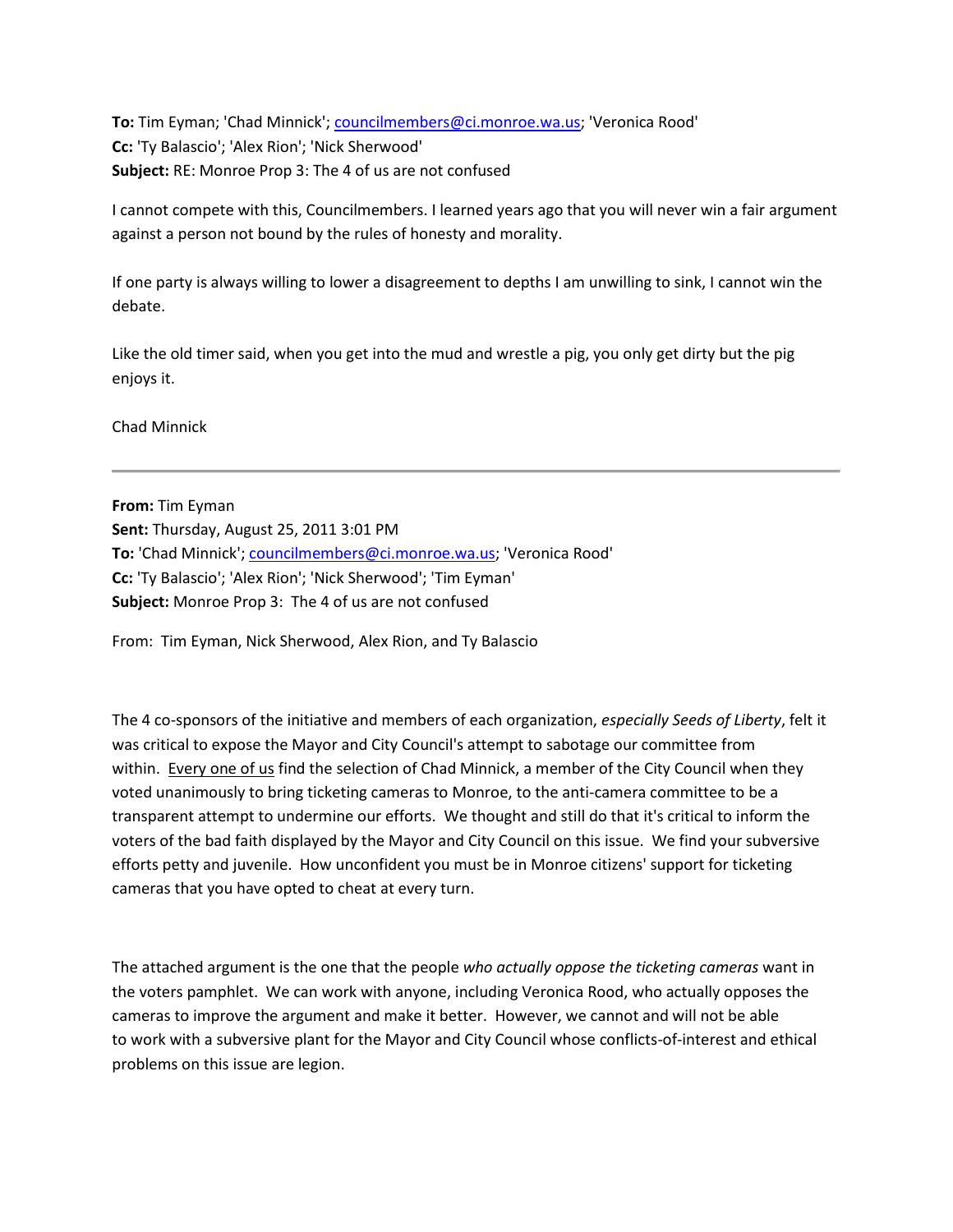The 4 of us are not confused at all. What you have attempted to do is crystal clear. We will submit our agreed-upon argument to the County Auditor by the deadline and it will include information on the city's lawsuit, the bad faith of the Mayor and City Council, the laundry list of reasons why ticketing cameras should be rejected, and the fact that there are several ways for the city to get out of the contract early without violating the contract.

Since November, Chad Minnick has ridiculed our efforts, belittled our people, and religiously defended the Mayor and Council. He not only didn't sign the petition but characterized the issue of challenging ticketing cameras as "silly." When he was asked in July to advise his clients the Mayor and City Council to reverse course on their sue-the-voters kamikaze mission, he responded with ad hominem attacks.

What were you thinking when you named a pro-camera former Councilman to the anti-camera committee?

The only way the Mayor and City Council can remedy this embarrassing controversy and attempt to restore integrity to this already compromised process is to remove your hand-picked political crony from the committee. Short of that, you will simply perpetuate the people's lack of faith in you and the process.

Regards, Tim Eyman, Nick Sherwood, Alex Rion, and Ty Balascio

**From:** [minnickandminnick@hotmail.com](mailto:minnickandminnick@hotmail.com) [mailto[:minnickandminnick@hotmail.com\]](mailto:minnickandminnick@hotmail.com) **On Behalf Of** Chad Minnick **Sent:** Thursday, August 25, 2011 12:51 PM **To:** [councilmembers@ci.monroe.wa.us;](mailto:councilmembers@ci.monroe.wa.us) Veronica Rood; Tim Eyman **Subject:** Monroe Prop 3: I am confused

Councilmembers,

I volunteered to be on the committee to write a NO statement for the voter guide for Monroe Proposition 3. I oppose the Proposition and I think we have solid arguments as to why voters should vote NO.